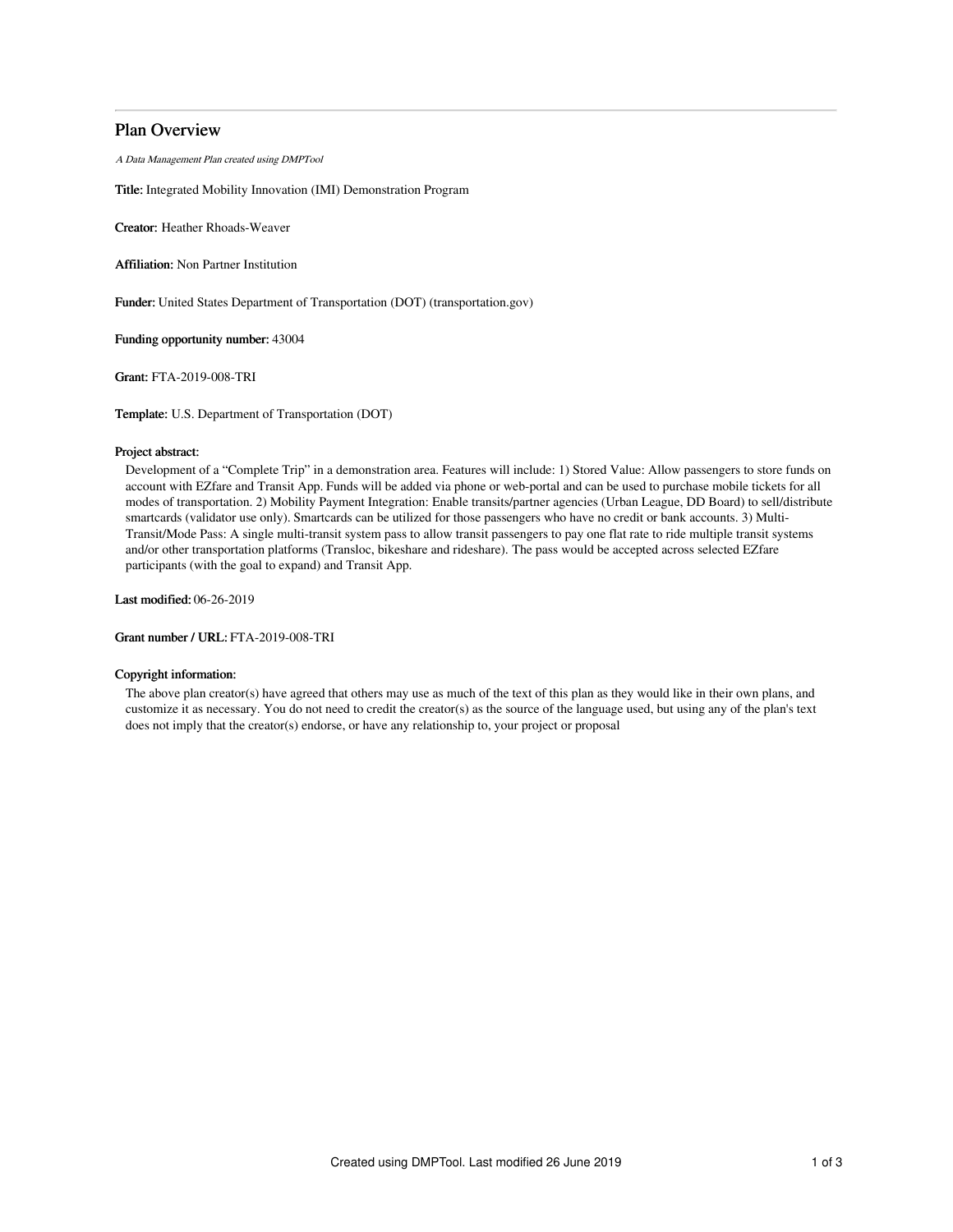## Data description

#### Describe the data that will be gathered in the course of the research project, including whether the data should be preserved for long-term access.

PLACEHOLDER decription of data that will be gathered in the course of the research project, including whether the data should be preserved for long-term access. Address the nature, scope, and scale of the data that will be collected. Describe the characteristics of the data, their relationship to other data, and provide sufficient detail so that reviewers will understand any disclosure risks that may apply. Discuss value of the data over the long-term.

As general guidance consider addressing the following:

- 1. Name the data, data collection project, or data producing program.
- 2. Describe the purpose of the research.
- 3. Describe the data that will be generated in terms of nature and scale (e.g., numerical data, image data, text sequences, video, audio, database, modeling data, source code, etc.).
- 4. Describe methods for creating the data (e.g., simulated; observed; experimental; software; physical collections; sensors; satellite; enforcement activities; researchergenerated databases, tables, and/or spreadsheets; instrument generated digital data output such as images and video; etc).
- 5. Discuss the period of time data will be collected and frequency of update.
- 6. If using existing data, describe the relationship between the data you are collecting and existing data. List potential users of the data.
- 7. Discuss the potential value of the data have over the long-term for not only your institution, but also for the public. If you request permission not to make data publicly accessible, explain rationale for lack of public access. Indicate the party responsible for managing the data.
- 8. Describe how you will check for adherence to this data management plan.

## Data format and metadata standards

#### Describe the standards and machine-readable formats that will be used in the course of the research project.

PLACEHOLDER description of anticipated formats that your data and related files will use. To the maximum extent practicable, and in accordance with generally accepted practices in your field, your DMP should address how you will use platform-independent and non-proprietary formats to ensure maximum utility of the data in the future. If you are unable to use platform-independent and non-proprietary formats, you should specify the standards and formats that will be used and the rationale for using those standards and formats. Identify the metadata standards you will used to describe the data.

As general guidance consider addressing the following:

- 1. List in what format(s) the data will be collected. Indicate if they are open or proprietary.
- 2. If you are using proprietary data formats, discuss your rationale for using those standards and formats.
- 3. Describe how versions of data be signified and/or controlled.
- 4. If the file format(s) you are using is(are) not standard to your field, describe how you will document the alternative you are using.
- 5. List what documentation you will be creating in order to make the data understandable by other researchers.
- 6. Indicate what metadata schema you are using to describe the data. If the metadata schema is not one standard for your field, discuss your rationale for using that scheme. 7. Describe how will the metadata be managed and stored.
- 8. Indicate what tools or software is required to read or view the data.
- 9. Describe your quality control measures.
- Project Open Data [Metadata](https://project-open-data.cio.gov/v1.1/schema/) Schema v1.1

#### Policies for access and sharing

#### Discuss the access policies that will apply to the data, so as to protect against the disclosure of identities, confidential business information, national security information, etc. and whether public use files may be generated from the data.

PLACEHOLDER discussion of access policies that will apply to the data, so as to protect against the disclosure of identities, confidential business information, national security information, etc. and whether public use files may be generated from the data.

Protecting research participants and guarding against the disclosure of identities and/or confidential business information is an essential norm in scientific research. Your DMP should address these issues and outline the efforts you will take to provide informed consent statements to participants, the steps you will take the protect privacy and confidentiality prior to archiving your data, and any additional concerns (e.g., embargo periods for your data). If necessary, describe any division of responsibilities for stewarding and protecting the data among Principal Investigators or other project staff.

If you will not be able to deidentify the data in a manner that protects privacy and confidentiality while maintaining the utility of the dataset, you should describe the necessary restrictions on access and use. In general, in matters of human subject research, your DMP should describe how your informed consent forms will permit sharing with the research community and whether additional steps, such as an Institutional Review Board (IRB), may be used to protect privacy and confidentiality. As general guidance you may consider addressing the following:

- 1. Describe what data will be shared, how data files will be shared, and how others will access them.
- 2. Indicate whether the data contain private or confidential information. If so: a) Discuss how you will guard against disclosure of identities and/or confidential business information. b) List what processes you will follow to provide informed consent to participants. c) State the party responsible for protecting the data. 3. Describe what, if any, privacy, ethical, or confidentiality concerns are raised due to data sharing.
- 4. If applicable, describe how you will deidentify your data before sharing. If not: a) Identify what restrictions on access and use you will place on the data. b) Discuss additional steps, if any, you will use to protect privacy and confidentiality.

#### Policies for re-use, redistribution, derivatives